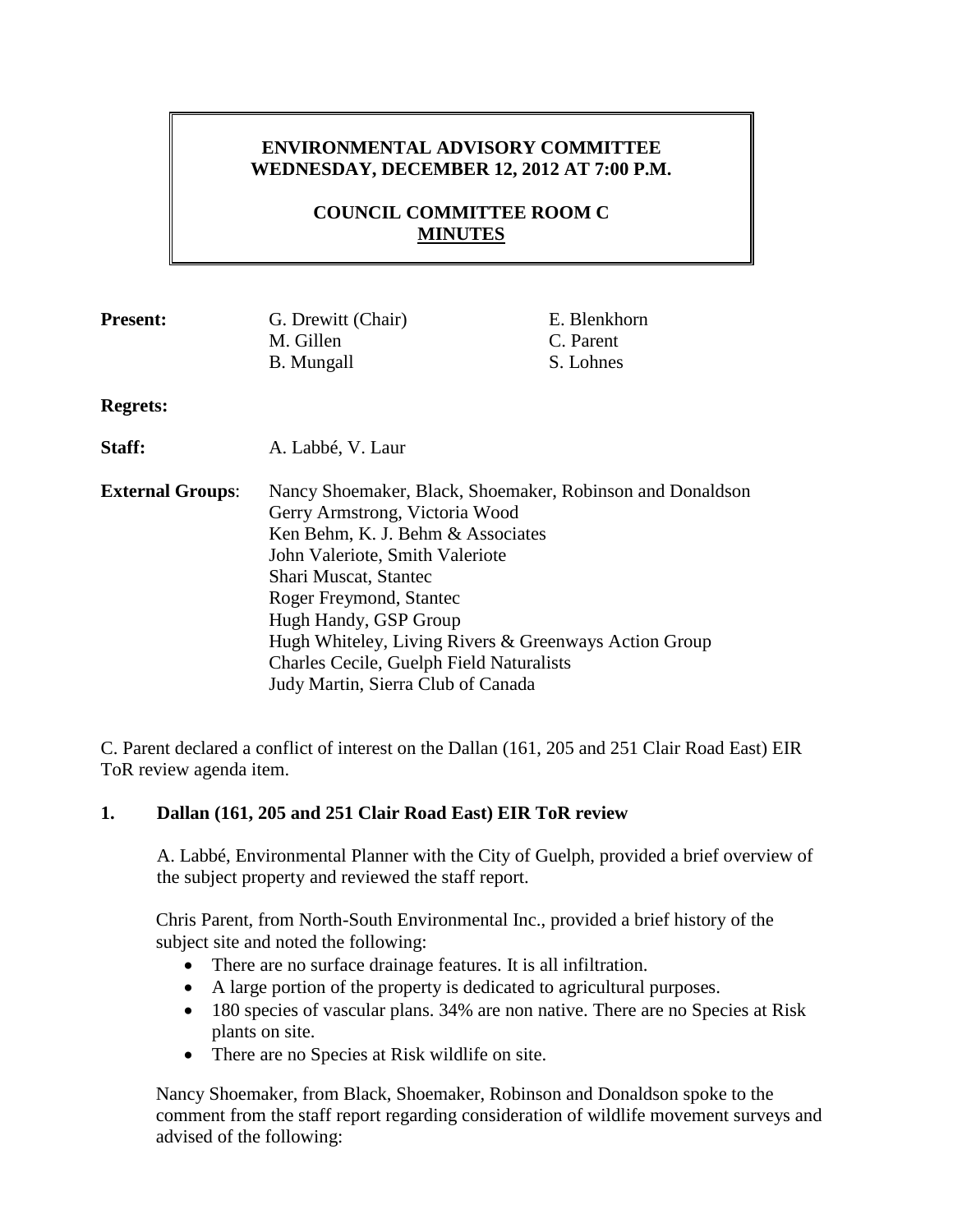- This has been a topic of discussion throughout the evolution of this file.
- In April 2011, Council referred the file back to EAC to discuss the need for a wildlife movement survey.
- Additional information was presented at the October 11, 2011 meeting and EAC determined that wildlife movement surveys were not required. Based on EAC's October 11, 2011 resolution, Council approved the size and location of the wildlife corridor within the Dallan lands.
- Nancy Shoemaker believes the discussion has been had and the survey is not needed.

Ken Behm, from K. J. Behm & Associates spoke to the monthly water balance analyses and advised that it is not a problem as long as he can obtain monthly precipitation data. EAC members and staff noted that data is available through Environment Canada as well as potentially from a station in the University of Guelph Turfgrass Institute.

General discussion took place and the consultants were available to respond to questions from the Environmental Advisory Committee.

B. Mungall asked why the north-south trail connection (trail from Dallan Subdivision to further south) wasn't looked at in the EIS. Nancy Shoemaker advised they did look at it and determined it was not appropriate. She further stated that a trail along the wildlife corridor was explored and it was determined to be inappropriate for the ecological function of the corridor.

Nancy Shoemaker expressed concern with revisiting the north-south trail connection.

EAC asked Staff for clarification. Staff indicated that through review it was found that the trail network within the subdivision was explored and an alignment determined, however, the investigation for a connection to the south was not documented.

C. Parent noted that detailed fieldwork beyond the Dallan lands would not be feasible but that an analysis of a north-south trail route could be completed based on existing information (e.g. aerial photographs, MNR wetland evaluation records).

Moved by M. Gillen and seconded by S. Lohnes

"That the Environmental Advisory Committee support the EIR Terms of Reference prepared by North-South Environmental Inc. for the Dallan Subdivision with the following:

That the EIR include:

▪ A detailed and updated Tree Inventory and Conservation Plan which will serve to inform the Compensation Plan.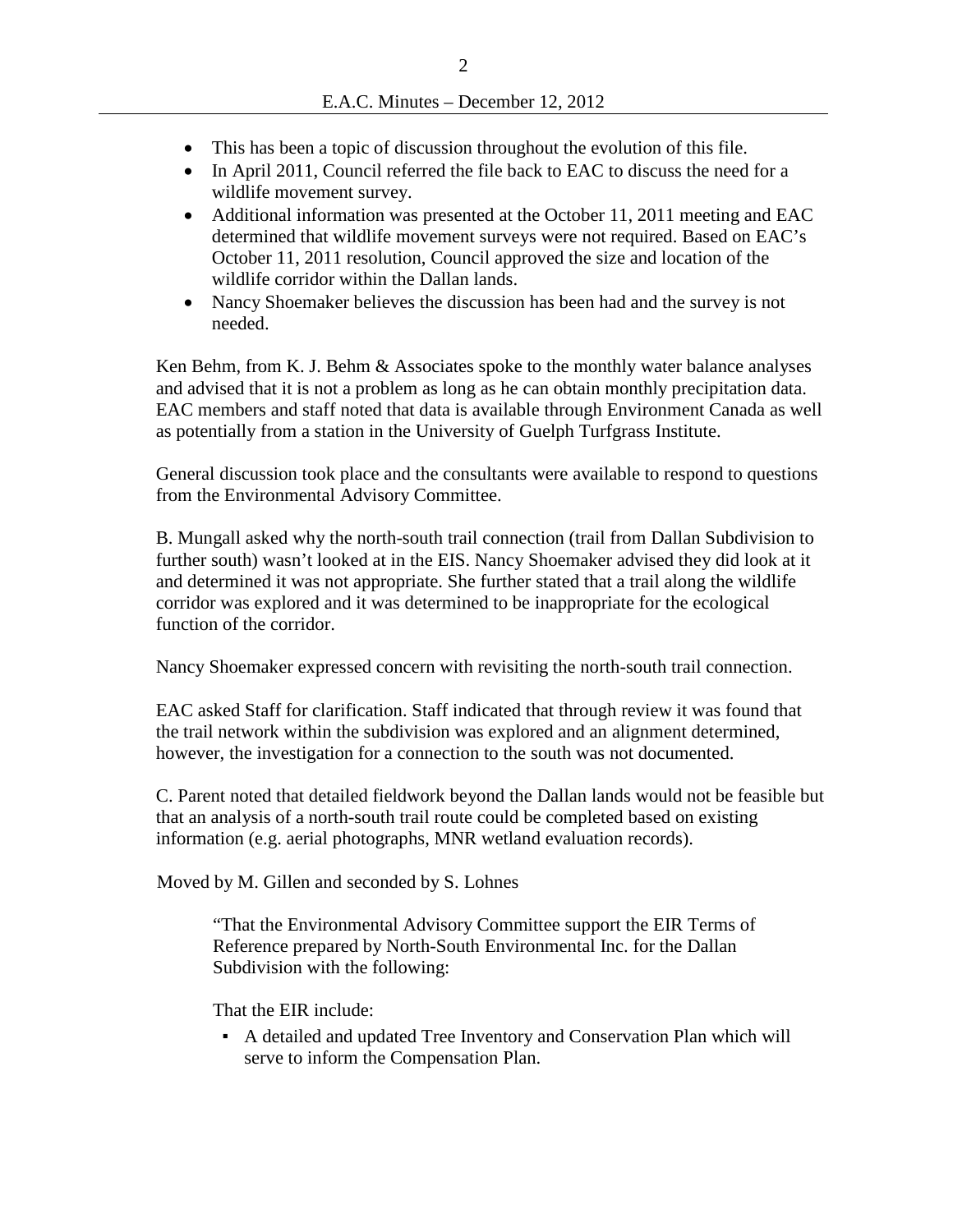- Amphibian Call Count Surveys in 2013 following the Marsh Monitoring Protocol.
- Erosion and Sediment Control Plans phased for all stages of development.
- Consideration for mitigation measures and design elements for the wildlife corridor and wildlife crossing structure which extend beyond the physical footprint of the corridor.
- A section where all Construction Best Management Practices and Mitigation Measures are discussed including vegetation removal, salt, timing windows, etc.
- A SWM section which explicitly details the proposed outlet to the PSW as well as maintenance and monitoring of the rear yard infiltration trenches.
- A Hydrogeology section including updated monthly water balance analysis.
- A long-term monitoring plan for a portion of Hall's Pond PSW (hydrology  $\&$ hydrogeology – quality and quantity, ecology) within the NW corner of the site, adjacent to Clair Road East.
- A long-term effectiveness monitoring program for the wildlife corridor including provisions for adaptive management.
- A summary of the restoration and enhancements being undertaken as part of the development.
- Landscape plans for the buffers and wildlife corridor specifying native species.
- Educational/interpretative sign designs and locations.
- An analysis of a north-south trail route as outlined in the attached comments from the City's Parks Planner dated December 5th, 2012 as well as information addressing all other Parks comments."

## **Motion Carried**

#### *1 member abstained*

## **2. 1291 Gordon Street Environmental Implementation Report (Updated)**

A. Labbé, Environmental Planner with the City of Guelph, provided a brief overview of the subject property and reviewed the staff report.

Shari Muscat, from Stantec, provided a brief overview of the EIR and noted the following have been added to the report;

- Dewatering plan/details has been added.
- The monitoring section has been expanded.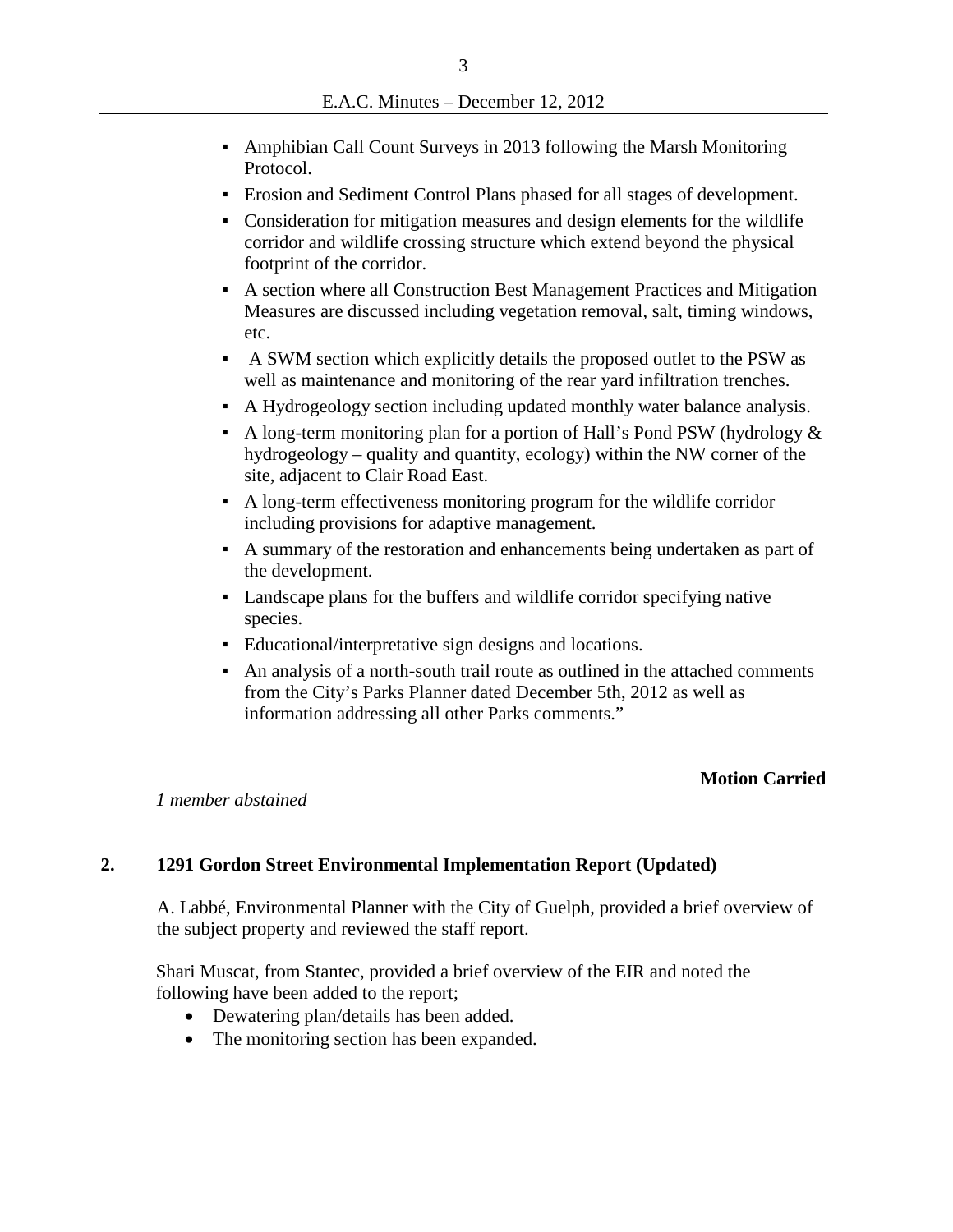Roger Freymond, from Stantec, noted the following:

- Not a conventional infiltration gallery.
- Water will be conveyed to the storm water management facility, where a portion will evaporate/evapotranspire and a portion will recharge.
- 70% of the surface runoff being lost to evapotranspiration is an overestimate, likely closer to 60's; however even with 70%, it still meets groundwater recharge.

General discussion took place and the Environmental Advisory Committee noted that there needs to be a review of what, if any, MOE permits are required for the dewatering activities.

Moved by C. Parent and seconded by E. Blenkhorn

"That the Environmental Advisory Committee accept the Environmental Implementation Report prepared by Stantec with the following:

That the following minor comments are addressed through provision of a letter, in order to finalize the EIR:

- Add Precipitation information to the graphs of Figure 6 in Appendix E: Hydrogeological Report. This is important as it serves as a baseline for Wetland Monitoring.
- Please clarify why it was assumed that 70 % of the surplus runoff would be taken up through evapotranspiration.
- Commitment to a minimum 3-year terrestrial monitoring plan.

That prior to Site Plan approval the following items are addressed to the satisfaction of City Staff:

- GRCA Approval is obtained in the form of a permit (Regulation 150/06).
- Review what, if any, MOE permits are required for the dewatering activities.
- Educational signage design and locations are provided with Landscape Plans.
- A two-page stewardship guide insert is prepared and inserted into the City's EnviroGuide.
- A detailed dewatering plan is prepared.
- The trail alignment is staked in the field with City staff.
- Baseline data collection for Invasive Species Treatment and Vegetation Plots is undertaken.
- A detailed Terrestrial Monitoring Plan with contingency planning is developed based on the attached table.
- A Site Plan Agreement is developed.
- Comments provided by Parks Planner are addressed.
- Any further comments provided by Site Plan Review Committee as it relates to the development plans and the City SWMF."

**Motion Carried -Unanimous-**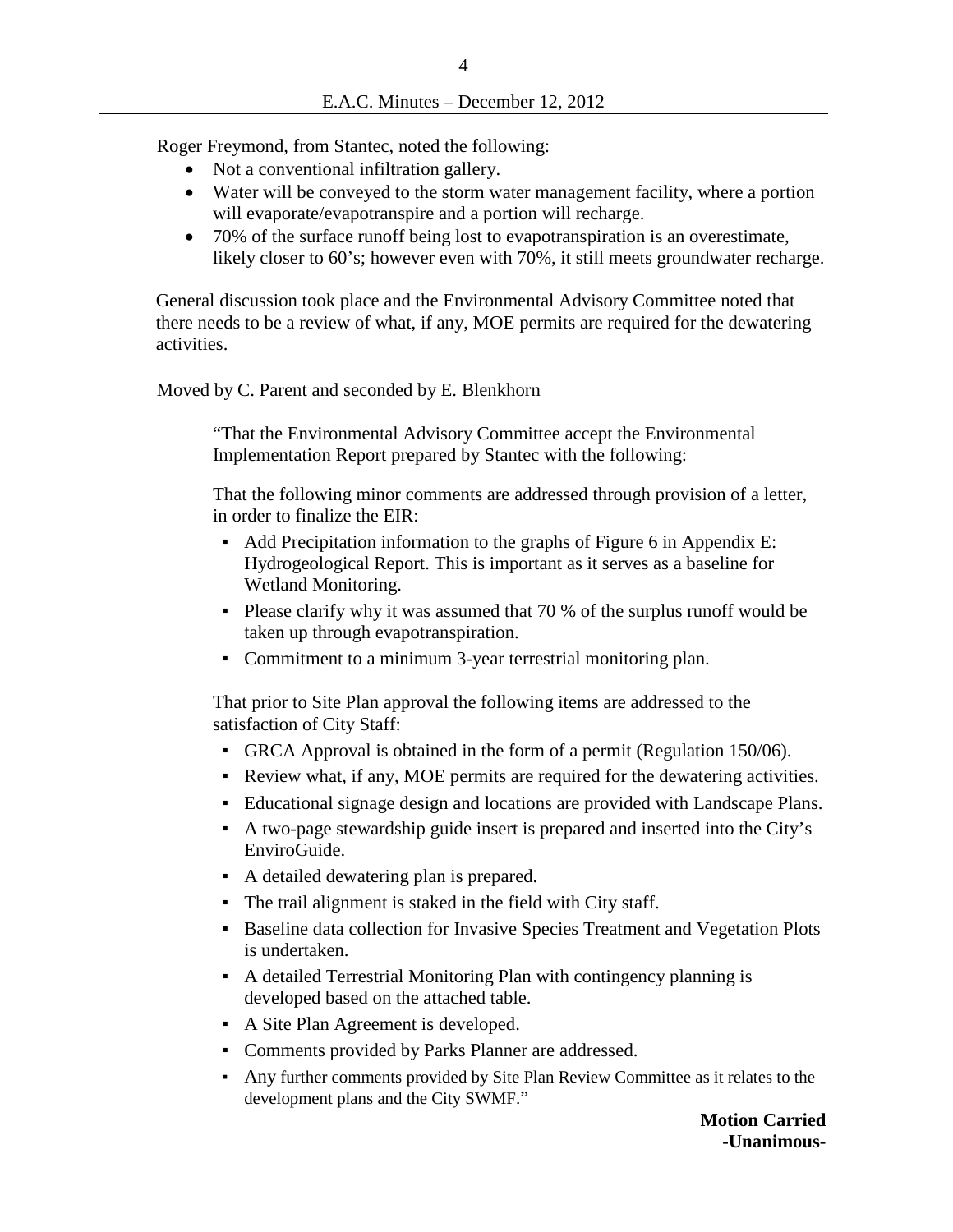## **3. Guelph Innovation District Draft Secondary Plan – Discussion on last month's presentation and EAC Comments**

General discussion took place on the Guelph Innovation District Draft Secondary Plan and the Environmental Advisory Committee noted the following:

- The geology of the river valley in this area is significant and unique. This should be highlighted and celebrated in the GID Secondary Plan.
- The trail information does not reflect the informal trails which exist on the site today.
- The active transportation link is supported as it connects both sides of the river and promotes low impact mobility.
- Stewardship should be highlighted in the GID Secondary Plan. Interpretative signage, brochures and materials should be a priority.
- 3 big areas of concern from an environmental perspective (water quality and quantity and hence ecological function) are: Cargill, point source pollution from the Ward coming through Clythe Creek and the dam.
- A Subwatershed study wasn't undertaken and EAC hasn't reviewed any Natural Heritage information for the area.

It was noted that given the lack a Subwatershed Study, there is a lack of management guidance for the Natural Heritage System in this area. EAC strongly recommends that the Natural Heritage System (i.e., non-developable portion of the lands) of the GID lands be subject to a comprehensive Master Plan exercise. EAC requested to review the Natural Heritage Study which was prepared in support of the Secondary Plan. From this review, EAC can formulate a Terms of Reference for a Master Plan.

Staff indicated they would take this back to the Guelph Innovation District Team for discussion.

## **4. Correspondence and Information**

- **Membership Renewals and new members** 
	- o Adele advised there will be new EAC members starting in January 2013.

## **5. Other Business**

- Meeting Schedule for 2013:
	- o V. Laur distributed the meeting schedule to EAC members.
- Housekeeping for 2013:
	- o Members can miss a maximum of 3 meetings in a year.

## **6. Next Meeting January 9th 2013**

- 25 Lee Street EIS Addendum
- EIR ToR for 1897 Gordon Street